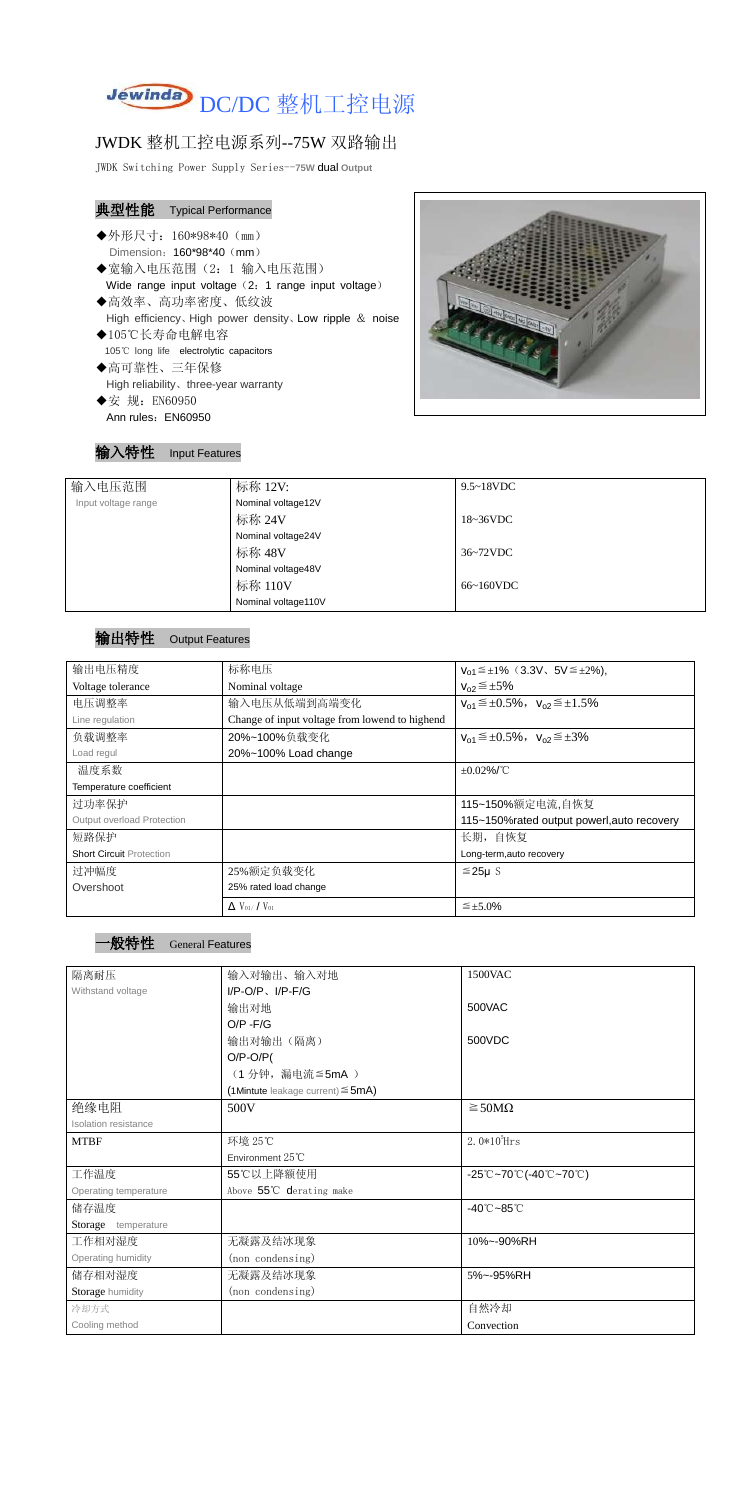

DC/DC 工控电源

DC/DC Switching Power Supply

产品选型 Product selection

| 品型号<br>产           | 输入电压          | 输出电压           | 输出电流           | 输出电压精度         | 纹波噪声                                   | 效率         |
|--------------------|---------------|----------------|----------------|----------------|----------------------------------------|------------|
|                    | Input voltage | Output voltage | Output current | Output voltage | R&N                                    |            |
| Model No.          | $V_{in}$      | V <sub>O</sub> | $I_{\rm O}$    | tolerance      | $V$ $\mathrm{(}p\text{-}p\mathrm{)}mV$ | Efficiency |
|                    |               | $+5V$          | $0.5 - 7.5A$   | ±2%            | 80mV                                   | 78%        |
| JWDK75--12D5       |               | $-5V$          | $0.5 - 7.5A$   | ±5%            | 100mV                                  |            |
|                    |               | $+12V$         | $0.3 - 3.2A$   | ±1%            | 120mV                                  |            |
| JWDK75--12D12      |               | $-12V$         | $0.3 - 3.2A$   | ±3%            | 120mV                                  | 82%        |
|                    |               | $+24V$         | $0.1 - 1.6A$   | ±1%            | 150mV                                  |            |
| JWDK75--12D24      |               | $-24V$         | $0.1 - 1.6A$   | ±3%            | 150mV                                  | 84%        |
|                    | $9.5 - 18V$   | $+5V$          | $1.0 - 12.0A$  | ±2%            | 80mV                                   |            |
| JWDK75--12S5S5I    |               | $+5V$          | $0.3 - 3.0A$   | ±5%            | 100mV                                  | 78%        |
|                    |               | $+5V$          | $1.0 - 6.0A$   | ±2%            | 80mV                                   |            |
| JWDK75 -- 12S5S12I |               | $+12V$         | $0.3 - 4.0A$   | ±3%            | 100mV                                  | 79%        |
|                    |               | $+12V$         | $1.0 - 6.0A$   | ±1%            | 120mV                                  |            |
| JWDK75--12S12S5I   |               | $+5V$          | $0.1 - 1.0A$   | ±5%            | 100mV                                  | 80%        |
|                    |               | $+24V$         | $1.0 - 3.0A$   | ±1%            | 150mV                                  |            |
| JWDK75--12 S24S5I  |               | $+5V$          | $0.1 - 1.0A$   | ±5%            | 100mV                                  | 82%        |
|                    |               | $+5V$          | $0.5 - 5.0A$   | ±2%            | 80mV                                   |            |
| JWDK75--24D5       |               | $-5V$          | $0.5 - 5.0A$   | ±5%            | 100mV                                  | 78%        |
|                    |               | $+12V$         | $0.2 - 2.1A$   | ±1%            | 100mV                                  |            |
| JWDK75--24D12      |               | $-12V$         | $0.2 - 2.1A$   | ±3%            | 100mV                                  | 82%        |
|                    |               | $+24V$         | $0.1 - 1.0A$   | ±1%            | 150mV                                  |            |
| JWDK75--24D24      | 18~36V        | $-24V$         | $0.1 - 1.0A$   | ±3%            | 150mV                                  | 84%        |
|                    |               | $+5V$          | $0.5 - 5.0A$   | ±2%            | 80mV                                   |            |
| JWDK75--24S5S5I    |               | $+5V$          | $0.2 - 2.0A$   | ±5%            | 100mV                                  | 78%        |
|                    |               | $+5V$          | $0.5 - 5.0A$   | ±2%            | 80mV                                   |            |
| JWDK75 -- 24S5S12I |               | $+12V$         | $0.1 - 1.0A$   | ±5%            | 100mV                                  | 79%        |
|                    |               | $+12V$         | $0.4 - 3.5A$   | ±1%            | 120mV                                  |            |
| JWDK75--24S12S5I   |               | $+5V$          | $0.1 - 1.0A$   | ±5%            | 100mV                                  | 80%        |
|                    |               | $+24V$         | $0.2 - 1.5A$   | ±1%            | 150mV                                  |            |
| JWDK75--24S24S5I   |               | $+5V$          | $0.1 - 1.0A$   | ±5%            | 100mV                                  | 82%        |
|                    |               | $+5V$          | $0.5 - 7.5A$   | ±2%            | 80mV                                   |            |
| JWDK75--48D5       |               | $-5V$          | $0.5 - 7.5A$   | ±5%            | 100mV                                  | 78%        |
|                    |               | $+12V$         | $0.3 - 3.2A$   | ±1%            | 120mV                                  |            |
| JWDK75--48D12      |               | $-12V$         | $0.3 - 3.2A$   | $\pm 3\%$      | 120mV                                  | 82%        |
|                    |               | $+24V$         | $0.1 - 1.6A$   | $\pm 1\%$      | 150mV                                  |            |
| JWDK75--48D24      | 36~72V        | $-24V$         |                |                |                                        | 84%        |
|                    |               |                | $0.1 - 1.6A$   | $\pm 3\%$      | 150mV                                  |            |
| JWDK75--48S5S5I    |               | $+5V$          | $1.0 - 12.0A$  | $\pm 2\%$      | 80mV                                   | 78%        |
|                    |               | $+5V$          | $0.3 - 3.0A$   | $\pm$ 5%       | 100mV                                  |            |
| JWDK75--48S5S12I   |               | $+5V$          | $1.0 - 6.0A$   | $\pm 2\%$      | 80mV                                   | 79%        |
|                    |               | $+12V$         | $0.3 - 4.0A$   | $\pm 3\%$      | 100mV                                  |            |